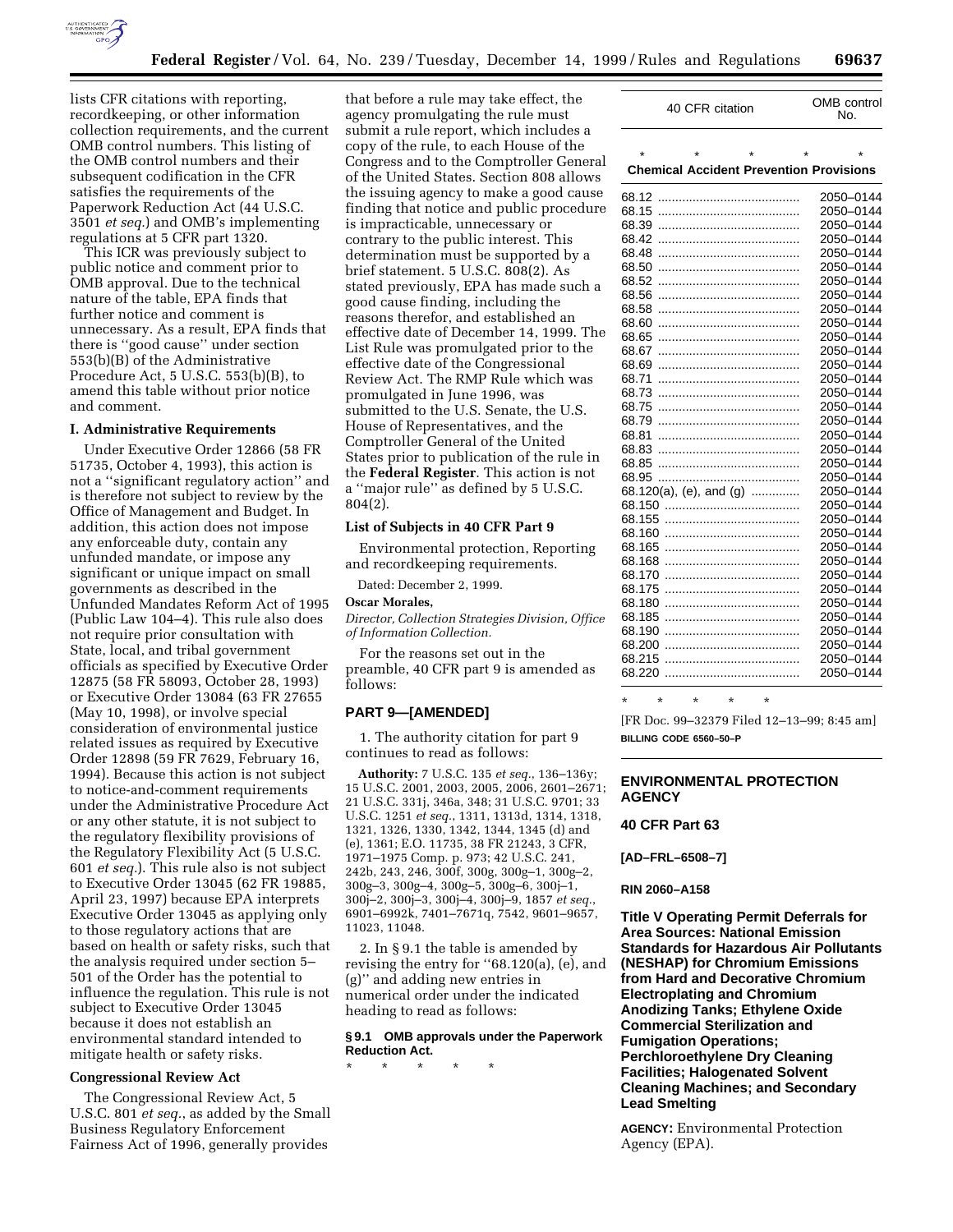#### **ACTION:** Final rule; amendments.

**SUMMARY:** This action continues to allow permitting authorities the discretion to defer Clean Air Act (Act) title V operating permit requirements until December 9, 2004, for area sources of air pollution that are subject to five NESHAPs. These amendments continue to relieve industrial sources, State, local, and tribal agencies, and the EPA Regional Offices of an undue regulatory burden during a time when available resources are needed to implement the title V permit program for major sources. Under these amendments, sources must continue to meet all applicable requirements, including all applicable emission control, monitoring, recordkeeping, and reporting requirements established by the respective NESHAP.

The title V operating permit deferral is an option at the permitting authority's discretion under EPA-approved State operating permit programs and not an automatic deferral that the source can invoke. Thus, State operating permit authorities are free to require area sources subject to the five NESHAPS to obtain title V permits. In areas where no State operating permit program is in effect, and the Federal operating permit program is administered by EPA, we will defer the requirement for title V permitting for these area sources until December 9, 2004.

**EFFECTIVE DATE:** December 14, 1999. **ADDRESSES:** The following dockets, containing supporting information for the original rulemakings, are available for public inspection between 8 a.m. and 5:30 p.m., Monday through Friday except for Federal holidays: Docket No. A–88–11, subpart M NESHAP; Docket

No. A–88–02, subpart N NESHAP; Docket No. A–88–03, subpart O NESHAP; Docket No. A–92–39, subpart T NESHAP; Docket No. A–92–43, subpart X NESHAP. These dockets are available for public inspection at the U.S. Environmental Protection Agency, Air and Radiation Docket and Information Center (6102), 401 M Street SW, Washington, DC 20460, telephone (202) 260–7548, Room M–1500, Waterside Mall (ground floor). We may charge a reasonable fee for copying.

**FOR FURTHER INFORMATION CONTACT:** For further information on today's action, contact Mr. Rick Colyer, Emission Standards Division (MD–13), U.S. Environmental Protection Agency, Research Triangle Park, NC, 27711, telephone number (919) 541–5262, fax number (919) 541–0942, or e-mail: colyer.rick@epa.gov. For further information regarding applicability of your source to today's action, contact your title V permitting authority.

**SUPPLEMENTARY INFORMATION:** *Judicial Review.* We proposed these amendments on August 18, 1999 (64 FR 45116). This action promulgating these amendments constitutes final administrative action concerning that proposal. Under section 307(b)(1) of the Act, judicial review of these final amendments is available only by filing a petition for review in the U.S. Court of Appeals for the District of Columbia by February 14, 2000. Under section  $307(d)(7)(B)$  of the Act, only an objection to this rule that was raised with reasonable specificity during the period for public comment can be raised during judicial review. Moreover, under section 307(b)(2) of the Act, the requirements established by today's

final action may not be challenged separately in any civil or criminal proceeding brought by us to enforce these requirements.

*Technology Transfer Network.* The Technology Transfer Network (TTN) is a network of our electronic bulletin boards. The TTN provides information and technology exchange in various areas of air pollution control. You can access the TTN through the Internet at http://www.epa.gov/ttn/. If you need more information on the TTN, call the HELP line at (919) 541–5384.

The preamble outline follows.

- I. What types of facilities are potentially affected by these amendments?
- II Summary of the Proposed Rule and Description of the Final Rule
- III. What has changed since proposal? IV What comments did we receive on the
- proposed amendments?
- V. What are the administrative requirements for these amendments?
- A. Executive Order 12866: Regulatory Planning and Review
- B. Executive Order 13084: Consultation and Coordination with Indian Tribal Governments
- C. Executive Order 13132: Federalism
- D. Congressional Review Act
- E. Unfunded Mandates Reform Act
- F. Regulatory Flexibility Act
- G. Paperwork Reduction Act
- H. Executive Order 13045: Protection of Children from Environmental Health Risks and Safety Risks
- I. National Technology Transfer and Advancement Act

#### **I. What types of facilities are potentially affected by these amendments?**

The regulated categories and entities potentially affected by this action include:

| Category                             | North American Industry Clas-<br>sification System Codes                                                                                                                                                                                                                                                                                                              | Examples of Potentially Regulated Entities.                                                                                                                                                                                                                                                                                                                                                                                                                                         |
|--------------------------------------|-----------------------------------------------------------------------------------------------------------------------------------------------------------------------------------------------------------------------------------------------------------------------------------------------------------------------------------------------------------------------|-------------------------------------------------------------------------------------------------------------------------------------------------------------------------------------------------------------------------------------------------------------------------------------------------------------------------------------------------------------------------------------------------------------------------------------------------------------------------------------|
| 332, 333, 334, 335, 336, 447<br>3391 | 332, 333, 334, 335, 336                                                                                                                                                                                                                                                                                                                                               | Secondary lead smelters.<br>Halogenated solvent cleaning machines at fabricated metal product manufacturing facilities,<br>machinery manufacturing facilities, computer and electronic product manufacturing facili-<br>ties, electrical equipment, appliance, and component manufacturing facilities, transpor-<br>tation equipment manufacturing facilities, and gasoline stations.<br>Chromium electroplating machines at fabricated metal product manufacturing facilities, ma- |
|                                      | chinery manufacturing facilities, computer and electronic product manufacturing facilities,<br>electrical equipment, appliance, and component manufacturing facilities, and transpor-<br>tation equipment manufacturing facilities.<br>Dry cleaning and laundry facilities.<br>Ethylene oxide sterilizers at medical equipment and supplies manufacturing facilities. |                                                                                                                                                                                                                                                                                                                                                                                                                                                                                     |

This table is not intended to be exhaustive, but rather provides a guide for readers of the entities likely to be affected by this action. This table lists the types of entities that we are now aware could be affected by this action. Other types of entities not listed in this table could also be affected. To

determine whether your facility, company, business organization, etc., is affected by this action, you should carefully examine the applicability criteria in the following sections of title 40 of the Code of Federal Regulations (CFR):

• § 63.320, perchloroethylene dry cleaning.

- § 63.340, chromium electroplating.
- § 63.360, ethylene oxide sterilizers.

• § 63.460, halogenated solvent cleaners.

• § 63.541, secondary lead smelters.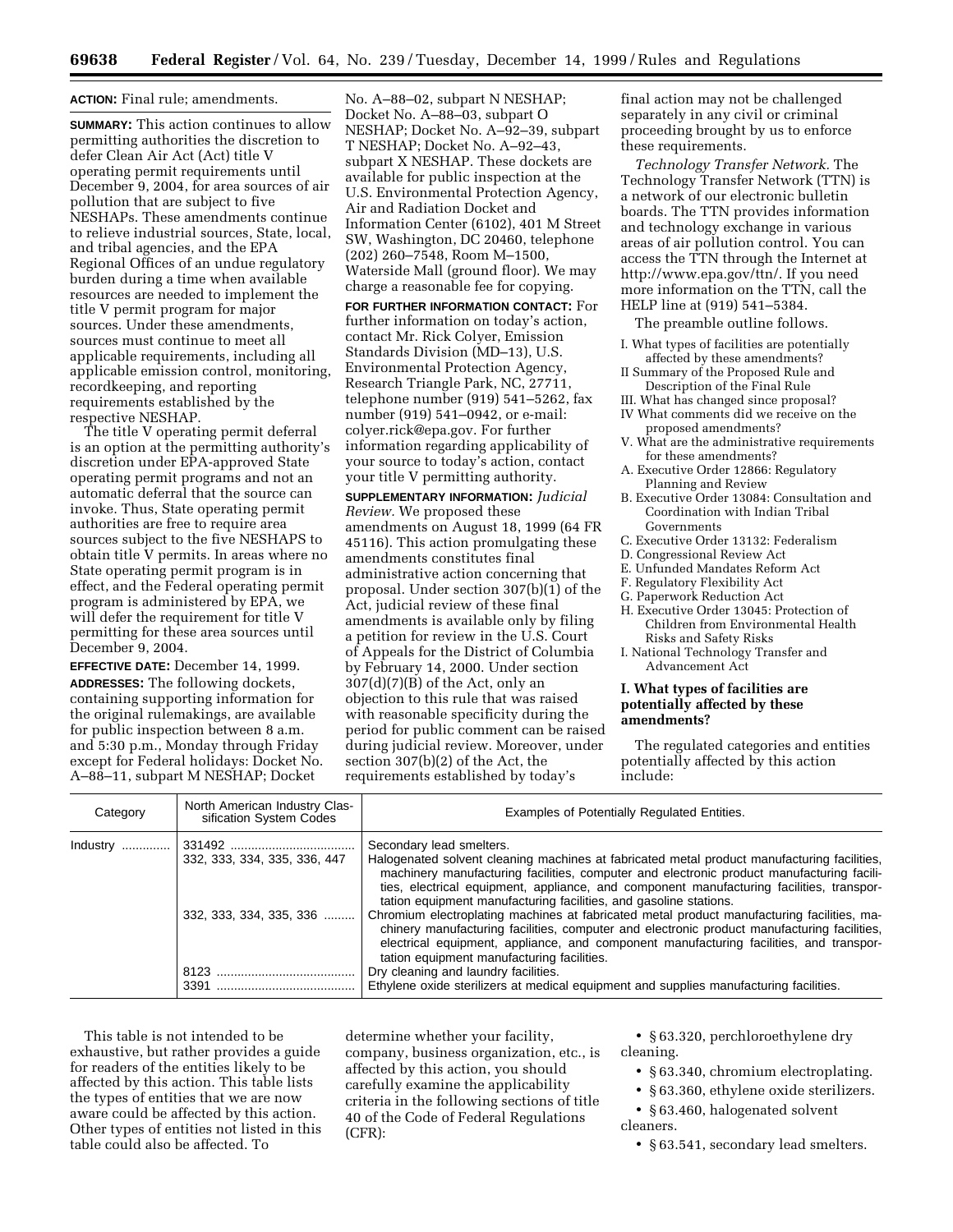If you have questions regarding the applicability of this action to a particular entity, consult your title V permitting authority.

# **II. Summary of the Proposed Rule and Description of the Final Rule**

The purpose of EPA's proposed amendments was to allow title V permitting authorities to extend the deadline for area sources subject to five NESHAPs for submitting title V permit applications. The source categories covered by the proposal were hard and decorative chromium electroplating and chromium anodizing tanks, ethylene oxide commercial sterilization and fumigation operations, perchloroethylene dry cleaning facilities, secondary lead smelting facilities, and halogenated solvent cleaning machines at area sources. We have previously allowed permitting authorities to defer permit applications for these area sources in a series of rulemakings (60 FR 29484, June 5, 1995; 61 FR 27785, June 3, 1996; and 64 FR 37683, July 13, 1999). Those provisions expire on December 9, 1999. Since the conditions prompting the allowance for previous deferrals have not changed (see 64 FR 45116, August 18, 1999), we proposed to extend the deferral provisions for the five NESHAPs for another 5 years. We also proposed to revise the relevant regulations in order to improve their understandability, as directed by President Clinton's June 1, 1998, Executive Memorandum on Plain Language in Government Writing.

Our authority for establishing the deferrals is section 502(a) of the Act, which allows us to exempt non-major sources from the permitting requirement if we find that compliance with title V is impracticable, infeasible, or unnecessarily burdensome on the sources. Our General Provisions implementing section 112 of the Act provide that unless we explicitly exempt or defer area sources subject to a NESHAP from the title V permitting requirement, they are subject to permitting (40 CFR 63.1(c)(2)(iii)). As a result, under 40 CFR 70.3(b)(2), 71.3(b)(2) and 63.1(c)(2), we are to determine whether area sources will be required to obtain title V permits when we adopt the underlying NESHAP.

When we initially established the ability for permitting authorities to defer these area sources from title V, we stated that we would decide whether to adopt permanent exemptions by the time the deferrals expired, and that we would continue to evaluate the permitting authorities' implementation and enforcement of the NESHAP requirements for area sources not

covered by title V permits, the likely benefit of permitting such sources, and the costs and other burdens on such sources associated with obtaining title V permits. However, as we explained in the August 18, 1999, proposal, we do not yet have sufficient information to determine whether permanent exemptions are warranted for these area sources and are continuing to evaluate the other considerations. Thus, we are not prepared to make decisions that either permanently relieve these area sources from title V or that require them to become immediately subject to the permitting requirement.

Moreover, we noted that many permitting authorities are struggling to timely issue initial title V permits to major sources and other sources that have been subject to the permitting requirement since the beginning of the program, and that we are concerned about the impact of subjecting area sources to the permit application deadlines on permitting authorities. We stated that we believe the most reasonable approach is to extend the status quo for one more 5-year cycle of permitting while we obtain necessary information, rather than to decide by default by allowing the existing deferral to expire.

Today's final amendments adopt the amendments as proposed and extend the option of approved part 70 permitting authorities to defer the subject area sources from the part 70 permitting requirements. The deferral may extend until December 9, 2004. The deferral is not an automatic benefit provided to the sources. Rather, permitting authorities may exercise their discretion to either defer the area sources or to require them to apply for and obtain part 70 permits. Some permitting authorities may decide that area sources in the subject source categories warrant permitting based on local considerations or other factors, or they may have in place streamlined permitting mechanisms (such as the use of general permits or ''permits by rule'') that minimize the burden on both the permitting authority and the source.

For area sources that are not covered by an effective approved part 70 program and are subject to the EPAadministered part 71 permitting program, today's final rule amendments hereby announce that area sources subject to the five NESHAPS mentioned above are deferred from permitting under part 71 until December 9, 2004. For purposes of both part 70 and part 71, for the reasons discussed in the proposal (64 FR 45116, August 18, 1999) and as explained below, we conclude that requiring all area sources subject to

the NESHAPs that are being amended by today's rulemaking to obtain title V permits at this time would constitute an impracticable, infeasible and unnecessary burden on these area sources, and would be an additional burden on the permitting authorities that have not yet determined that they are prepared to begin permitting these sources.

#### **III. What Has Changed Since Proposal?**

We received seven comment letters, most of which supported the proposed deferral extension. We have considered all comments received (summarized and responded to in the next section) and concluded that no changes from proposal are necessary.

#### **IV. What Comments Did We Receive on the Proposed Amendments?**

The following paragraphs contain summaries of the comments we received on the proposal and our responses.

*Comment:* Most commenters supported the proposed deferral of title V permitting of area sources. Commenters provided numerous reasons for their support, including assertions that the subject area sources are already adequately controlled, and that there would be no additional environmental benefit of requiring them to get permits; that permitting would impose a significant unnecessary burden on regulatory agencies and/or sources; that the deferral will allow EPA additional time to determine whether permanent title V exemptions for area sources are appropriate; that additional time is necessary for permitting authorities to review and issue title V permits to sources currently required to obtain title V permits; and that current rules and permitting mechanisms already sufficiently address area sources under State and local programs.

*Response:* We appreciate the support for the proposed extension of the deferral. The EPA understands that these area sources are already required to comply with emissions standards regardless of whether they are required to obtain permits. However, there are some general advantages to permitting that should not be overlooked. Requiring sources to obtain title V permits helps assure that complex applicability determinations, *i.e.*, which requirements apply and how, are resolved prior to the issuance of a permit. In addition to providing clarity for a source, the resolution of a source's applicability issues facilitates both civil and criminal enforcement of the source's applicable requirements. In the process of applying for a title V permit, many sources have discovered that they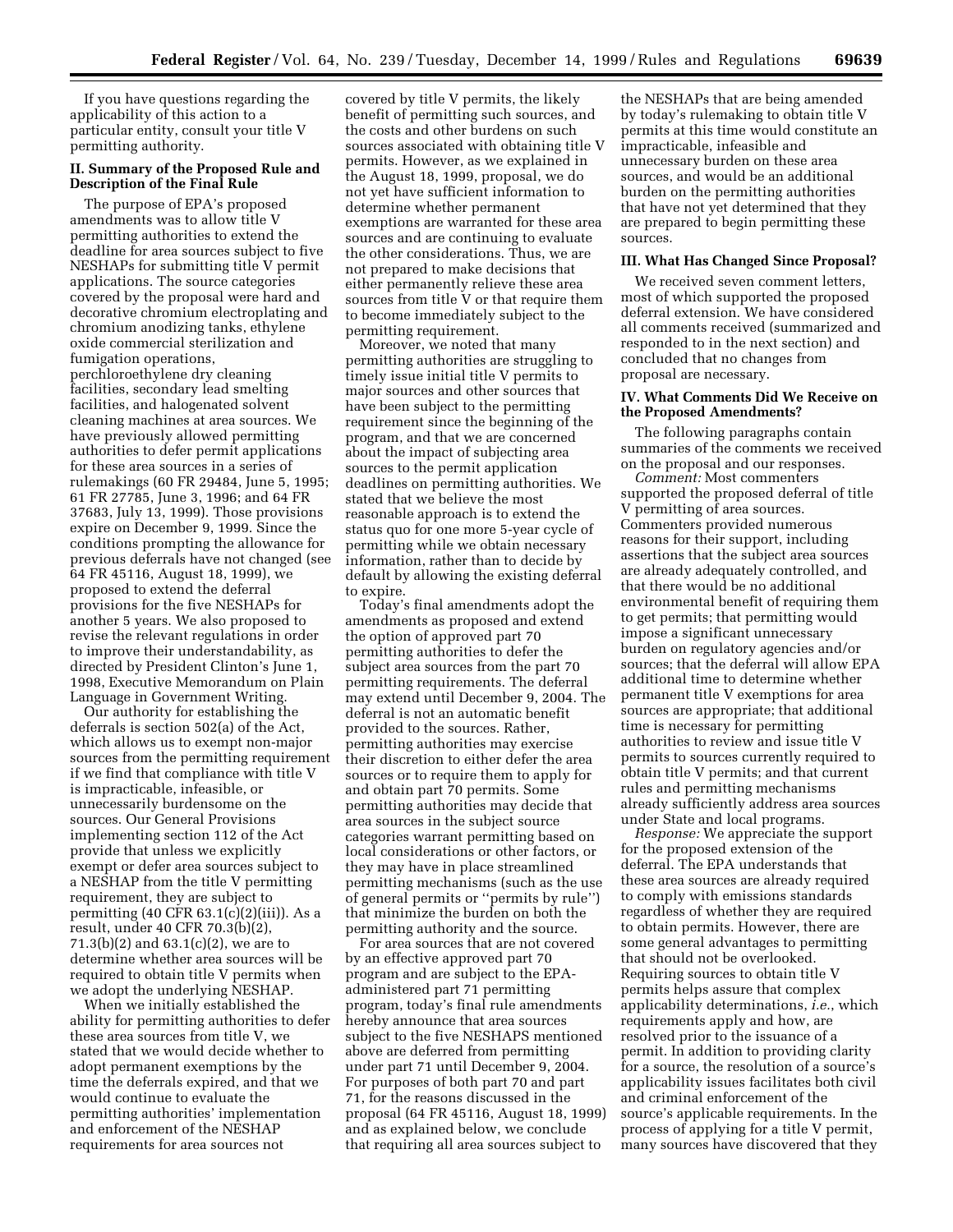are out of compliance with various applicable requirements. The regulations at 40 CFR parts 70 and 71 require sources to self-certify compliance with applicable requirements initially and annually and provide additional assurance of ongoing emissions reductions. Permitting provides an opportunity for the public to comment on whether a source is complying with its applicable requirements. Permits also require prompt reporting of deviations from the permit. In short, one of the benefits of title V permitting is that it enhances the effectiveness of rules.

We are also aware that some States and local agencies subject these sources to non-title V permitting programs that may serve purposes similar to those of title V. At this point in the implementation of title V, we agree that there may be significant undue burden on permitting authorities not prepared for area source permitting and on area sources preparing title V permit applications. Some permitting authorities did not fully anticipate the amount of work necessary to implement the title V program, and clearly some of these question whether the additional work of permitting thousands of area sources provides a commensurate benefit. Moreover, many of these permitting authorities are currently struggling to issue permits to major sources and other covered sources, and are not yet prepared to add to this significant permitting responsibility.

While for some permitting authorities this problem could possibly be overcome by using more streamlined permitting approaches, e.g., general permits (see §§ 70.6(d) and 71.6(d)), we may use the deferral period to consider ways to reduce the permitting burden on area sources and to better accommodate the needs of area source permitting. We will also use the additional time to assess whether or not permanent exemptions are appropriate.

We agree that permitting authorities should be allowed to defer, if necessary, title V permitting for area sources, if additional time is necessary to issue permits to sources currently required to obtain title V permits. It is apparent that title V permitting is not at the stage originally envisioned when the part 70 rules were promulgated. At this point in time, EPA anticipated that most, if not all, part 70 permits would have been issued to sources subject to the program upon its effective date, and that permitting authorities would be in a better position to expand the program to other sources. However, many permitting authorities need additional time to issue permits to sources that are

currently subject to the program and, therefore, are not at an implementation stage that allows them to shift their attention to area sources.

*Comment:* One commenter claimed that the deferred area sources would be allowed to continue to emit chemicals unchecked into the air, exposing employees and the public to uncontrolled levels of the emitted chemicals during the deferral period. This commenter also felt that funding of expanding the title V permit program to cover area sources would be no problem because permit fees would make it unnecessary to draw upon limited existing resources. This commenter was also concerned that the permitting deferral would impede public access to environmental data. The commenter stressed the benefits of the permitting process, including those involving consistent reporting procedures, improved measurements of pollution, improved air quality data, and greater public participation.

*Response:* The permit program does not directly control emissions to the air, but as discussed above enhances compliance assurance with all applicable requirements including emissions limitations. The permit is essentially a comprehensive document reflecting the regulatory requirements that the source must already meet. The existing regulatory requirements that impose emission standards, including these five Maximum Achievable Control Technology (MACT) rules, irrespective of the title V permit, provide the air emission reduction requirements, and most of the monitoring, recordkeeping, and reporting requirements under the Act that are needed to determine and enforce compliance. All of these rules are still in effect, and sources must comply with them. Therefore, the absence of a title V permit for an area source subject to a NESHAP will not allow it to emit pollutants ''unchecked'' into the air.

While EPA agrees that title V permit fees should be set at levels high enough to allow the permitting authority to hire and retain qualified permit writers, we are not convinced that the ability to charge area sources fees alone would enable permitting authorities to immediately expand their title V programs to cover area sources. This is because permitting authorities have also faced significant problems in timely issuance of permits to major sources, which are also covered by fees. Since area sources are far more numerous than major sources, we expect that forcing an expansion at this point could raise problems apart from adequate funding. Many permitting authorities at the

beginning of the title V permit program did not fully anticipate what was involved in implementing the title V program, have still not caught up on their backlog of major source permit applications, and may not, merely through imposing fees, feel prepared to expand title V permitting to area sources.

Finally, while the presence of a title V permit does enhance public access to information and facilitates citizen participation in enforcement, the permit deferral should not deny public access to environmental information. All nonconfidential emissions information that underlying applicable requirements direct sources to send to implementing agencies is publically available under the applicable rule requirements, regardless of the source's permit status (see 40 CFR 63.15).

*Comment:* One State permitting authority commenter believes that area source permitting can occur without creating an undue burden by issuing title V general permits, or ''permits by rule,'' to area sources. This commenter further recommended establishing a strong compliance assistance program to enhance the permitting program. In addition, the commenter supported a strong inspection program and good recordkeeping requirements. However, the commenter felt that reporting requirements were an ineffective burden for most area sources. Finally, the commenter recommended that should EPA decide to continue the deferral as proposed, it should use the deferral period to review and revise the title V program to make it more appropriate for area sources.

*Response:* The commenter is correct in pointing out that general permits issued under 40 CFR parts 70 and 71 can be used and can be an effective way to issue permits to area sources without creating an undue burden for the source categories being covered by the general permits. The commenter provides a good example of the discretionary nature of the deferral. The deferral being promulgated in today's rulemaking does not automatically apply to every non-Federal title V permitting authority. Rather, this rulemaking allows non-Federal permitting authorities to choose whether deferral from title V permitting for area sources subject to one or more of these five MACT standards is appropriate for the area sources in question. In this case, the commenter has been able to structure his permitting program so that the permitting authority can issue permits to area sources easily and with little additional burden to the sources themselves. The commenter has also implemented a strong compliance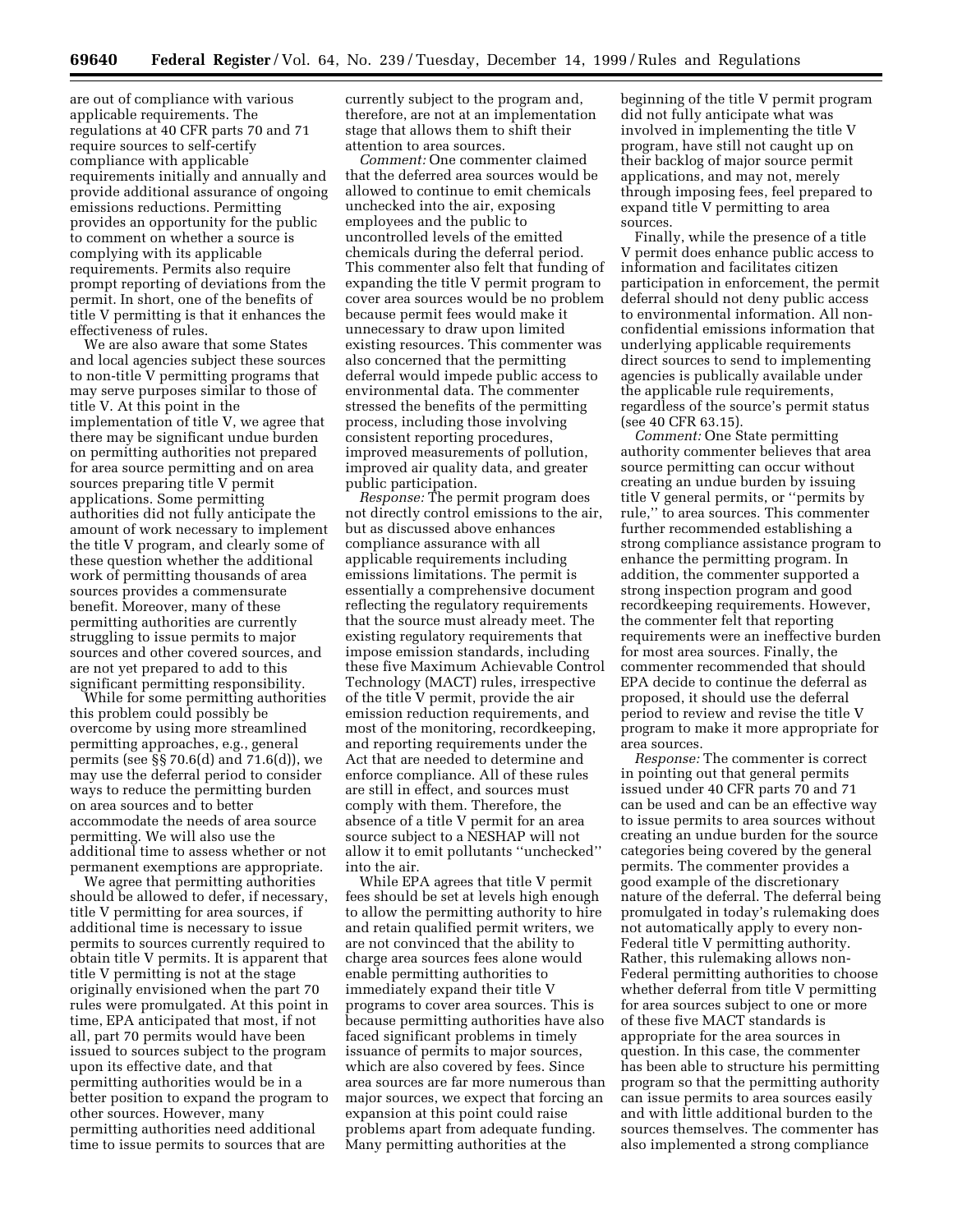assistance program, coupled with a strong inspection program and good recordkeeping requirements to complement the general permits being issued. The EPA applauds the commenter's ability to overcome potential difficulties in permitting thousands of area sources.

However, there are many permitting authorities that continue to experience difficulties in issuing title V permits, even to major sources. This, in turn, would put a burden on the area sources that would have to get permits if the deferral were to expire because the permitting authority may not be able to provide much assistance to area sources in preparing their permit applications. Many permitting authorities may not be able to simply emulate the permitting approach taken by the commenter because of legislative or other constraints. This is evidenced by the other permitting authorities that commented in support of the deferral.

The EPA will take under advisement the commenter's suggestions that we review and revise, if necessary, the area source component of the title V permit program during the deferral period. The EPA is not at this point prepared to commit to such a revision or even agree that one is appropriate, but would welcome further comments on this issue.

*Comment:* Several commenters further recommended a permanent exemption from title V permitting for area sources subject to these five MACT standards.

*Response:* For essentially the same reasons that we are not prepared to immediately require permits for area sources, we are not promulgating a permanent exemption for these area sources at this time. That is, EPA is not in a position to conclude whether these sources should or should not be required to obtain permits. Several permitting authorities are currently able to accommodate area source permitting. The EPA will weigh the burden of title V permitting of area sources with the advantages of title V permitting in making future decisions regarding permanent exemptions. The EPA will use this deferral period to determine if title V permitting is necessary for certain or all area sources subject to these five MACT standards and deferred as of this rulemaking from title V permitting until December 9, 2004. As stated in the first deferral rulemaking for these five MACT source categories, we will also continue to evaluate State and local agencies' implementation and enforcement of these five MACT standards for area sources not covered by title V permits, the likely benefit of

permitting such sources, and the costs and other burdens on such sources associated with obtaining a title V permit (see 61 FR 27785 (June 3, 1996)).

#### **V. What Are the Administrative Requirements for These Amendments?**

#### *A. Executive Order 12866: Regulatory Planning and Review*

Under Executive Order 12866 (58 FR 51735, October 4, 1993), the Agency must determine whether the regulatory action is ''significant'' and, therefore, subject to Office of Management (OMB) review and the requirements of the Executive Order. The Executive Order defines ''significant regulatory action'' as one that is likely to result in a rule that may:

(1) Have an annual effect on the economy of \$100 million or more or adversely affect in a material way the economy, a sector of the economy, productivity, competition, jobs, the environment, public health or safety, or State, local, or Tribal governments or communities;

(2) Create a serious inconsistency or otherwise interfere with an action taken or planned by another agency;

(3) Materially alter the budgetary impact of entitlements, grants, user fees, or loan programs, or the rights and obligations of recipients thereof; or

(4) Raise novel legal or policy issues arising out of legal mandates, the President's priorities, or the principles set forth in the Executive Order.

It has been determined that these amendments do not qualify as a ''significant regulatory action'' under the terms of Executive Order 12866 and, therefore, are not subject to review by OMB.

## *B. Executive Order 13084: Consultation and Coordination With Indian Tribal Governments*

Under Executive Order 13084, the EPA may not issue a regulation that is not required by statute, that significantly or uniquely affects the communities of Indian tribal governments, and that imposes substantial direct compliance costs on those communities, unless the Federal government provides the funds necessary to pay the direct compliance costs incurred by the tribal governments, or EPA consults with those governments. If EPA complies by consulting, Executive Order 13084 requires EPA to provide to OMB, in a separately identified section of the preamble to the rule, a description of the extent of EPA's prior consultation with representatives of affected tribal governments, a summary of the nature

of their concerns, and a statement supporting the need to issue the regulation. In addition, Executive Order 13084 requires the EPA to develop an effective process permitting elected officials and other representatives of Indian tribal governments ''to provide meaningful and timely input in the development of regulatory policies on matters that significantly or uniquely affect their communities.''

These amendments do not alter the control standards imposed by 40 CFR part 63, subparts M, N, O, T, or X for any source, including any that may affect communities of the Indian tribal governments. Under the amendments, sources must continue to meet all applicable requirements, including all applicable emission control, monitoring, recordkeeping, and reporting requirements established by the respective NESHAP. Hence, today's action does not significantly or uniquely affect the communities of Indian tribal governments. Accordingly, the requirements of section 3(b) of Executive Order 13084 do not apply to these amendments.

#### *C. Executive Order 13132: Federalism*

Executive Order 13132, entitled ''Federalism'' (64 FR 43255, August 10, 1999), requires EPA to develop an accountable process to ensure ''meaningful and timely input by State and local officials in the development of regulatory policies that have Federalism implications.'' ''Policies that have Federalism implications'' are defined in the Executive Order to include regulations that have ''substantial direct effects on the States, on the relationship between the national government and the States, or on the distribution of power and responsibilities among the various levels of government.'' Under Executive Order 13132, EPA may not issue a regulation that has Federalism implications, that imposes substantial direct compliance costs, and that is not required by statute, unless the Federal government provides the funds necessary to pay the direct compliance costs incurred by State and local governments, or EPA consults with State and local officials early in the process of developing the proposed regulation. The EPA also may not issue a regulation that has Federalism implications and that preempts State law unless the Agency consults with State and local officials early in the process of developing the proposed regulation.

If EPA complies by consulting, Executive Order 13132 requires EPA to provide OMB in a separately identified section of the preamble to the rule, a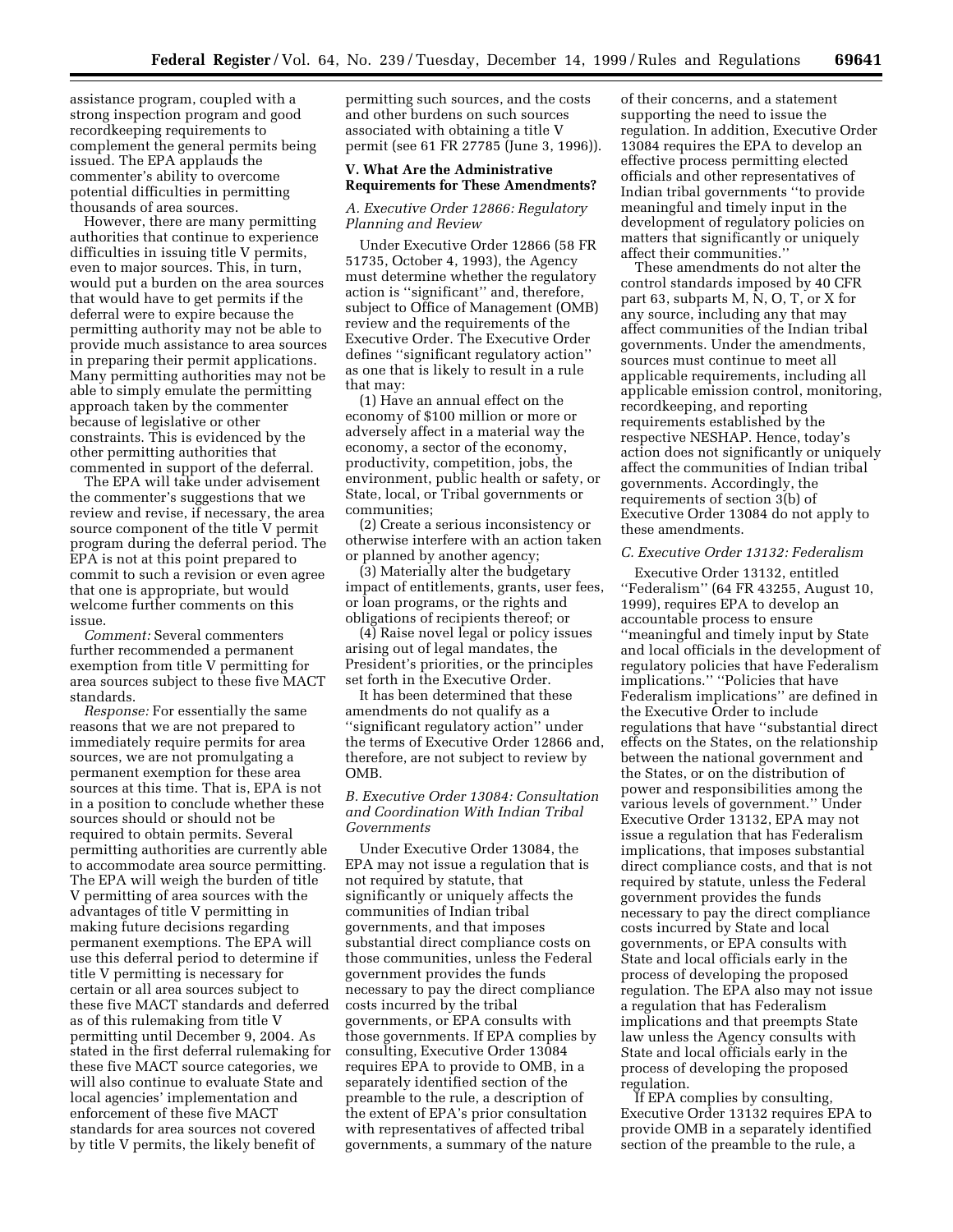federalism summary impact statement (FSIS). The FSIS must include a description of the extent of EPA's prior consultation with State and local officials, a summary of the nature of their concerns and the Agency's position supporting the need to issue the regulation, and a statement of the extent to which the concerns of State and local officials have been met. Also, when EPA transmits a draft final rule with federalism implications to OMB for review pursuant to Executive Order 12866, EPA must include a certification from the agency's Federalism Official stating that EPA has met the requirements of Executive Order 13132 in a meaningful and timely manner.

These final amendments will not have substantial direct effects on the States, on the relationship between the national government and the States, or on the distribution of power and responsibilities among the various levels of government, as specified in Executive Order 13132. These amendments impose no requirements on the States, and simply allow the States the option to exercise their discretion to defer certain area sources from title V permitting. These amendments neither preempt States from requiring these sources to obtain permits, nor impose any burden on States seeking to do so. Rather, the intent of these amendments is to continue to allow States and their area sources to avoid burdens that would befall them if EPA were to allow the current regulatory provisions to expire. Thus, the requirements of section 6 of the Executive Order do not apply to this rule.

#### *D. Congressional Review Act*

The Congressional Review Act, 5 U.S.C. 801 *et seq.*, as added by the Small Business Regulatory Enforcement Fairness Act of 1996, generally provides that before a rule may take effect, the agency promulgating the rule must submit a rule report, which includes a copy of the rule, to each House of the Congress and to the Comptroller General of the United States. The EPA will submit a report containing this rule and other required information to the U.S. Senate, the U.S. House of Representatives, and the Comptroller General of the United States prior to publication of the rule in the **Federal Register**. A major rule cannot take effect until 60 days after it is published in the **Federal Register**. This action is not a ''major rule'' as defined by 5 U.S.C. 804(2).

# *E. Unfunded Mandates Reform Act*

Title II of the Unfunded Mandates Reform Act of 1995 (UMRA), Public Law 104–4, establishes requirements for Federal agencies to assess the effects of their regulatory actions on State, local, and tribal governments and the private sector. Under section 202 of the UMRA, the EPA generally must prepare a written statement, including a costbenefit analysis, for proposed and final rules with ''Federal mandates'' that may result in expenditures to State, local, and tribal governments, in the aggregate, or to the private sector, of \$100 million or more in any 1 year. Before promulgating an EPA rule for which a written statement is needed, section 205 of the UMRA generally requires the EPA to identify and consider a reasonable number of regulatory alternatives and adopt the least costly, most costeffective or least burdensome alternative that achieves the objectives of the rule. The provisions of section 205 do not apply when they are inconsistent with applicable law. Moreover, section 205 allows the EPA to adopt an alternative other than the least costly, most costeffective, or least burdensome alternative if the Administrator publishes with the final rule an explanation why that alternative was not adopted. Before the EPA establishes any regulatory requirements that may significantly or uniquely affect small governments, including tribal governments, it must have developed under section 203 of the UMRA a small government agency plan. The plan must provide for notifying potentially affected small governments, enabling officials of affected small governments to have meaningful and timely input in the development of EPA regulatory proposals with significant Federal intergovernmental mandates, and informing, educating, and advising small governments on compliance with the regulatory requirements.

The EPA has determined that these amendments do not contain a Federal mandate that may result in expenditures of \$100 million or more for State, local, and tribal governments, in the aggregate, or the private sector in any 1 year nor do they significantly or uniquely impact small governments, because they contain no requirements that apply to such governments or impose obligations upon them. Thus, today's amendments are not subject to the requirements of sections 202 and 205 of the UMRA.

#### *F. Regulatory Flexibility Act*

The EPA has determined that it is not necessary to prepare a regulatory flexibility analysis in connection with

these final amendments. The EPA has also determined that these amendments will not have a significant economic impact on a substantial number of small entities, because they impose no additional regulatory requirements on owners or operators of affected sources and allow State and federal permitting authorities to continue to relieve owners or operators of such sources of regulatory requirements that may otherwise apply if this action is not taken.

#### *G. Paperwork Reduction Act*

These amendments do not require the collection of any information. Therefore, the requirements of the Paperwork Reduction Act do not apply.

## *H. Executive Order 13045: Protection of Children from Environmental Health Risks and Safety Risks*

Executive Order 13045: ''Protection of Children from Environmental Health Risks and Safety Risks'' (62 FR 19885, April 23, 1997) applies to any rule that (1) is determined to be ''economically significant'' as defined under Executive Order 12866, and (2) concerns and environmental health or safety risk that the EPA has reason to believe may have a disproportionate effect on children. If the regulatory action meets both criteria, the Agency must evaluate the environmental health or safety effects of the planned rule on children, and explain why the planned regulation is preferable too other potentially effectively and reasonably feasible alternatives considered by the Agency.

The EPA interprets Executive Order 13045 as applying only to those regulatory actions that are based on health or safety risks, such that the analysis required under section 5–501 of the Executive Order has the potential to influence the regulation. These amendments are not subject to Executive Order 13045 because they do not establish an environmental standard intended to mitigate health or safety risks.

## *I. National Technology Transfer and Advancement Act*

Section 12(d) of the National Technology Transfer and Advancement Act of 1995 (NTTAA) directs all Federal agencies to use voluntary consensus standards instead of government-unique standards in their regulatory activities unless to do so would be inconsistent with applicable law or otherwise impractical. Voluntary consensus standards are technical standards (e.g., material specifications, test methods, sampling and analytical procedures, business practices, etc.) that are